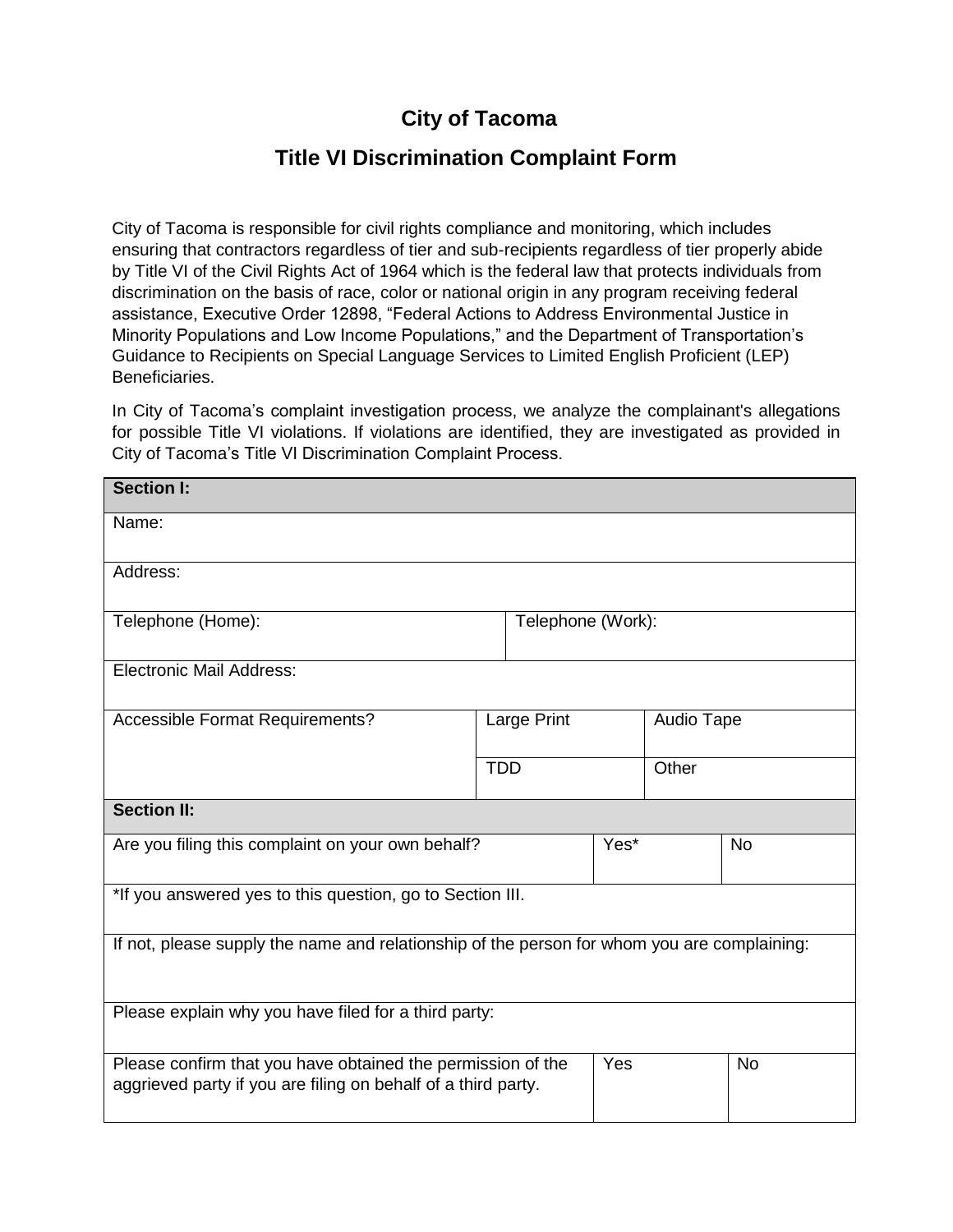| <b>Section III:</b>                                                                             |
|-------------------------------------------------------------------------------------------------|
| I believe the discrimination I experienced was based on (check all thatapply):                  |
| Race Color National Origin                                                                      |
|                                                                                                 |
| Date of Alleged Discrimination (Month, Day, Year): 2000 2010 2020 2021                          |
| Explain as clearly as possible what happened and why you believe you were discriminated         |
|                                                                                                 |
| against. Describe all persons who were involved. Include the name and contact information of    |
| the person(s) who discriminated against you (if known) as well as names and contact information |
| of any witnesses. Include any documentation that is relevant to this complaint.                 |
|                                                                                                 |
|                                                                                                 |
|                                                                                                 |
|                                                                                                 |
|                                                                                                 |
|                                                                                                 |
|                                                                                                 |
|                                                                                                 |
|                                                                                                 |
|                                                                                                 |
|                                                                                                 |
|                                                                                                 |
|                                                                                                 |
|                                                                                                 |
|                                                                                                 |
|                                                                                                 |
|                                                                                                 |
|                                                                                                 |
|                                                                                                 |
|                                                                                                 |
|                                                                                                 |
|                                                                                                 |
|                                                                                                 |
|                                                                                                 |